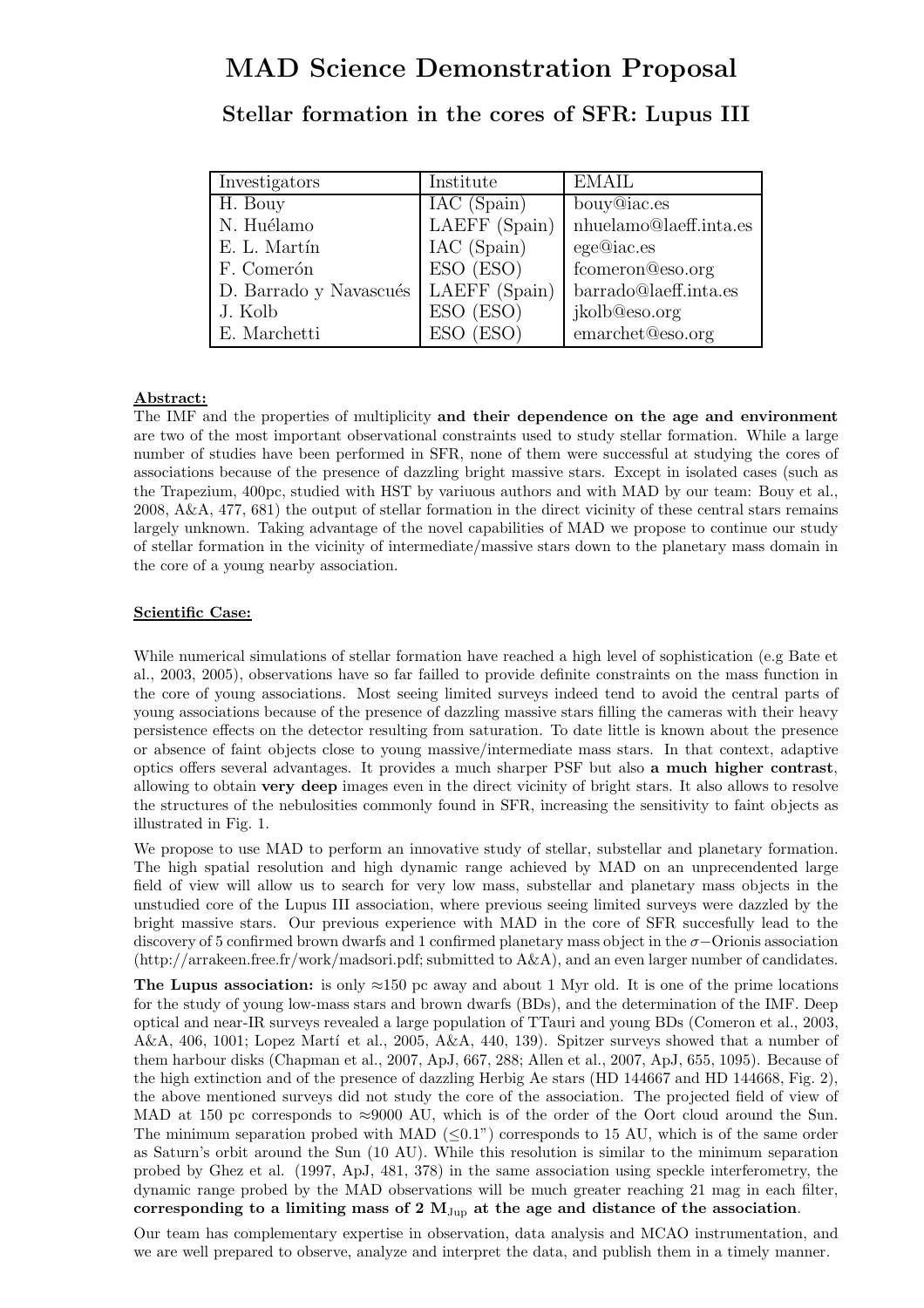

Figure 1: High dynamic range achieved by AO images: this figure shows the MAD (left panel) and ISAAC (right panel) Ks images of the same region of the Trapezium cluster. The  $3-\sigma$  limit of sensitivity are similar as the exposure times were similar, but because MAD resolves the nebulosities, it was capable of detecting sources otherwise lost in the smoothed flux of the nebulosities in the seeing limited ISAAC image. This figure also shows that the better strehl ratio allows to detect close companion to bright stars that are otherwise lost in the heavily saturated PSF of the seeing limited image.

### Targets and integration time

We will observe the field in each of the J, H and BrG and Ks filters. The field is made of 2 bright stars ( $V\leq 8$ mag) and 1 faint star ( $V=13.1$ mag) forming a regular triangle shape. The faint star will be challenging for MAD and will required good ambient conditions.

| $\operatorname{Target}$ | $_{\rm RA}$ | DEC                              | Filter | Magnitudes Total integration Field |             |
|-------------------------|-------------|----------------------------------|--------|------------------------------------|-------------|
|                         |             |                                  |        | $time$ (sec)                       | $(\arcsin)$ |
| Lupus                   |             | $160838 - 390604$ J.H.Ks Ks=6-20 |        | 6345                               |             |
| Lupus                   |             | 16 08 38 - 39 06 04 BrG          |        | 1800                               |             |

### Guide stars list and positions

| Target: Lupus III |                    |                                   |        |
|-------------------|--------------------|-----------------------------------|--------|
|                   | ${\bf RA}''_{rel}$ | $\overline{\mathbf{DEC}''_{rel}}$ | V Mag  |
| GS1               |                    | 16 08 34.4 - 39 06 16.3           | - 7.46 |
| GS <sub>2</sub>   |                    | 16 08 34.6 -39 05 32.2            | 6.54   |
| GS <sub>3</sub>   |                    | 16 08 42.7 -39 06 17.0            | -13-1  |

#### Time Justification:

From our experience with the previous MAD observations, we estimate that exposure times of  $NDIT=32$ ;  $DT=0.8$ s; NINT=15 in jitter mode NPOS=6 will allow us to reach a limit of sensitivity of 21 mag in each filter, corresponding to a limiting mass of 2  $M_{Jup}$  at the age and distance of the association. Using the overheads and formula given in Section 6.II.d of the MAD manual, the total exposure+overheads time adds up to  $7560 s = 2.1h$  for each J, H and K filter, or 6.3h in total for the broad band filters.

We will also obtain a short BrG image ( $NDIT=32$ ;  $DIT=0.8$ s;  $NINT=1$ ;  $NPOS=1$ , total exposure+overheads  $= 0.5h$ ) in order to study the multiplicity of the bright stars which will be saturated in the broad band images.

The total requested time to complete this proposal adds up to 7h. Lupus is observable in the beginning of august nights.